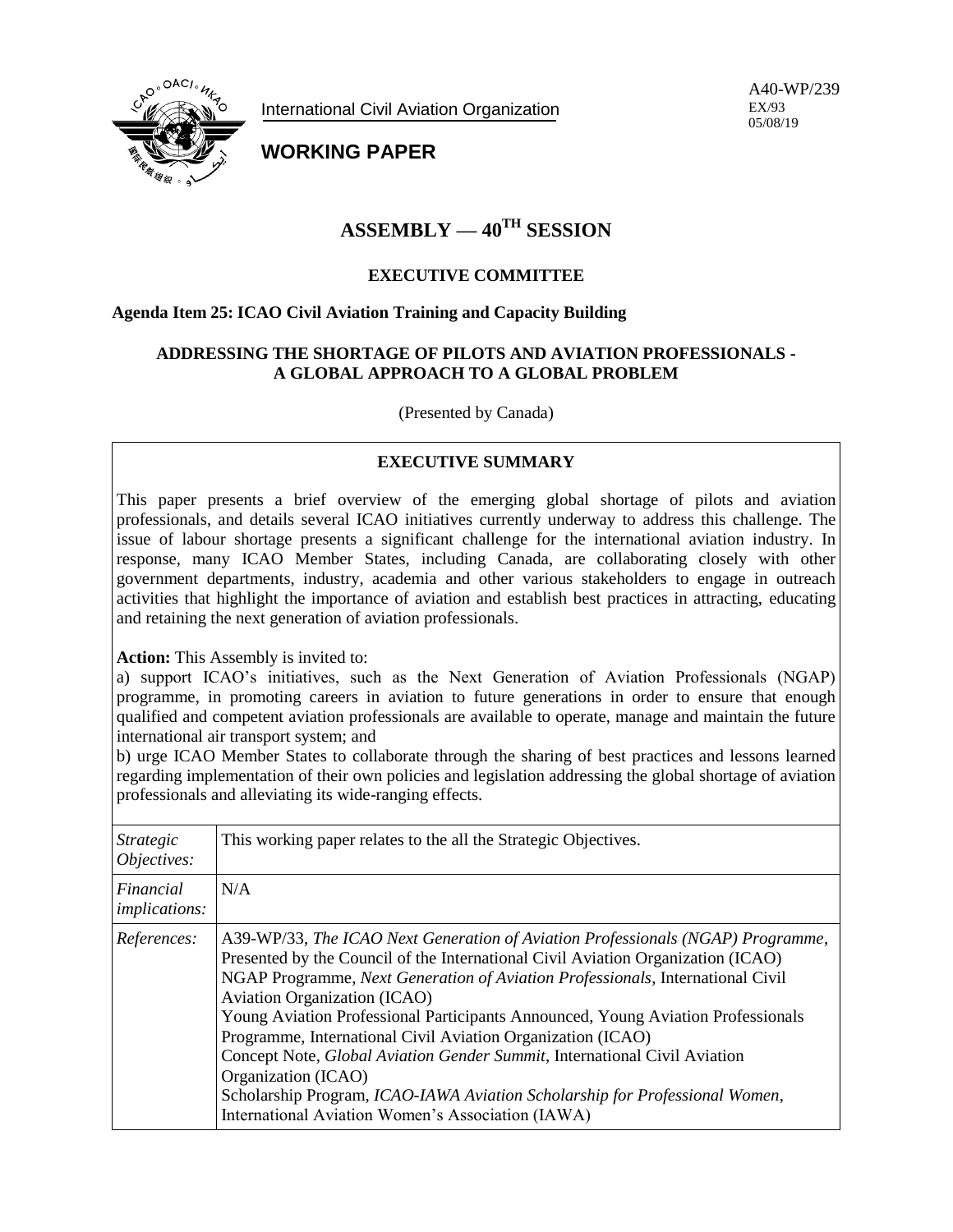l

# **1. INTRODUCTION**

1.1 It is universally recognized that skilled and qualified workers form the backbone of a safe, efficient and environmentally-friendly transportation system. Currently, there is a labour shortage that is expected to have wide-ranging consequences for the international aviation industry. Identifying and addressing factors that contribute to labour shortage, and participating in initiatives that support the recruitment of the next generation of aviation professionals is of paramount importance to ICAO and its States, including Canada.

1.2 Global forecasts predict a significant labour shortage in the aviation industry in the coming years. Multiple outlook reports indicate that, over the next 20 years, there is a need for over 500,000 new pilots, 622,000 maintenance technicians and 858,000 cabin crew in order to meet growing worldwide demand. This is taking place as international aviation continues to expand, with the global fleet of aircraft is expected to more than double over the next  $20$  years.<sup>1</sup> This trend is already forcing airlines to consider lowering their entry requirements, therefore recruiting less experienced aviators in order to fill these roles, which may have potential adverse impacts on global aviation safety. Labour shortages also apply to the high-skilled professions the aviation industry depends on, including those of engineers, technicians, air traffic controllers, and safety inspectors. As fleets continue to grow across the world, so too does the demand for these professionals who help to ensure safety in the aviation industry.

1.3 Work is underway in Canada to analyze this issue and Canada is collaborating closely with industry, academia and other various stakeholders to engage in outreach activities that highlight the importance of aviation, promote gender equality in the aviation industry, and establish best practices in attracting, educating and retaining the next generation of aviation professionals. This work is aligned with ICAO's commitment to international collaboration in order to better address the issue of global labour shortages that currently faces the aviation industry.

# **2. ICAO & INTERNATIONAL INITIATIVES**

2.1 In collaboration with the aviation industry and international partners, ICAO launched several initiatives on this issue, to help facilitate global conversations relating to the evolving nature of the labour force in aviation, and to foster new ideas to help overcome the emergent challenges faced by the industry.

2.2 In 2009, ICAO created the *Next Generation of Aviation Professionals* (NGAP) initiative, which explores best practices to ensure that enough qualified and competent aviation professionals are available to operate, manage and maintain the future international air transport system. Following ICAO's 2016 General Assembly working paper encouraging greater participation, civil aviation authorities, industry and academia from around the globe have agreed to support the NGAP initiative.

2.3 In partnership with the International Air Transport Association (IATA), and the Airports Council International (ACI), ICAO established the *Young Aviation Professionals Programme* (YAPP) in 2013. Much like the NGAP initiative, this programme aims at enhancing the capacity of the international aviation community to meet emerging needs for young aviation professionals. YAPP allows selected candidates to work under the mentorship of ICAO subject-matter experts and work in collaboration with experts from the airline and airport industries.

<sup>1</sup> Estimates from Boeing's *Pilot Outlook: 2018 – 2037* and Airbus' *Global Market Forecast 2018-2037.*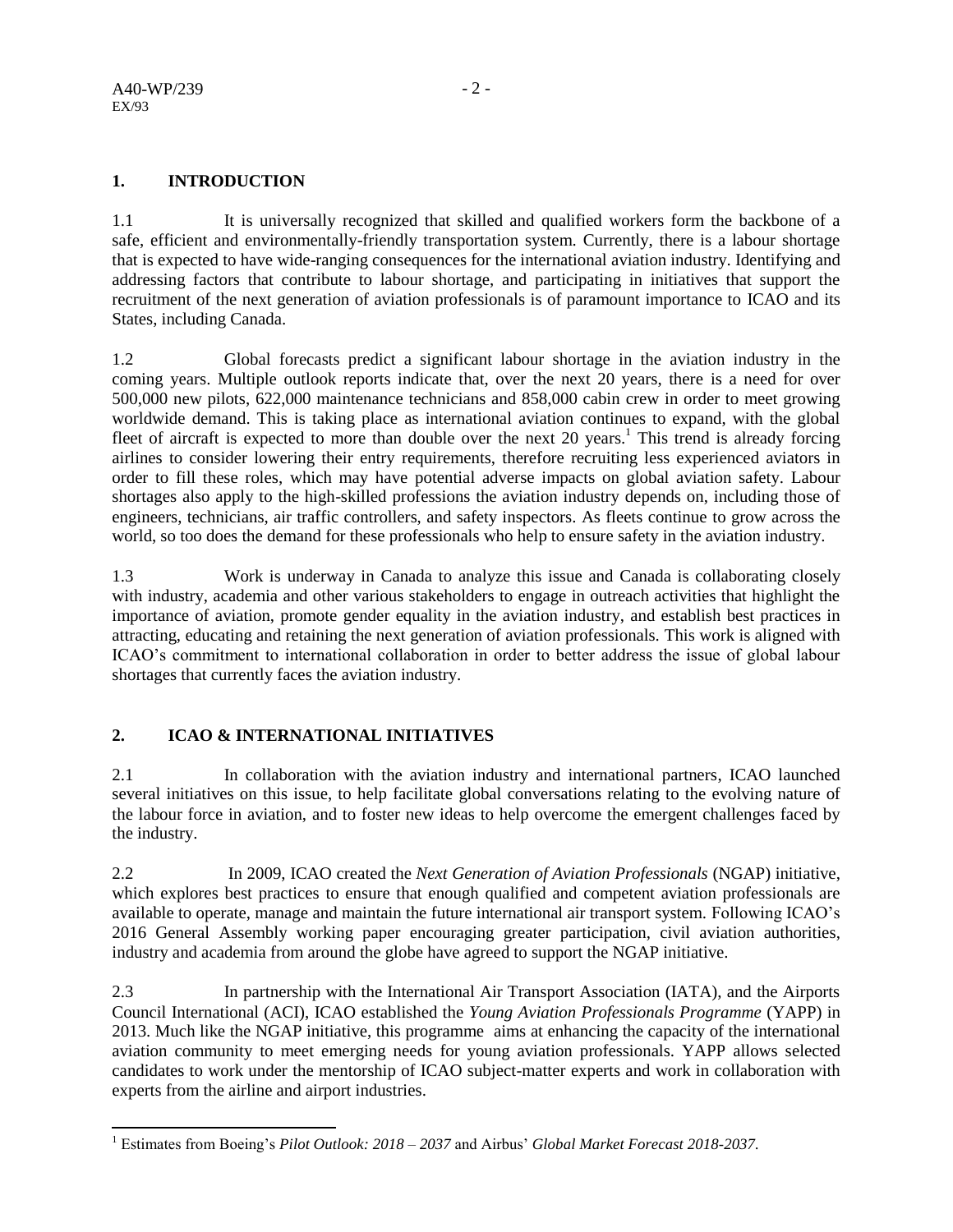2.4 With the growing need for qualified aviation professionals and with women currently representing less than 5 percent of airline pilots globally, there has never been a more crucial time for the aviation industry to focus on the recruitment of women into its workforce.<sup>2</sup> ICAO is addressing this concern under its NGAP initiative, as well as through work on the Women in Aviation initiative, launched in 2016.

2.5 In August 2018, South Africa hosted ICAO's *Global Aviation Gender Summit*, the firstever global summit dedicated to advancing gender equality in aviation. With its aim of empowering women in aviation by encouraging increased participation of women in the global aviation sector, this Summit is a great example of how ICAO Member States and the aviation industry can work together to demonstrate strong, determined leadership and commitment to gender equality throughout the world of aviation. Canada was proud to participate in the panel discussions and be represented at the Summit meetings, and is pleased to highlight that the Government of Canada was a collaborating sponsor to the success of the Summit.

2.6 In conjunction with the International Aviation Women's Association (IAWA), ICAO began offering the *ICAO-IAWA Aviation Scholarship for Professional Women* in 2016. The scholarship offers selected candidates the opportunity to augment their professional experience in aviation by working on and contributing to the work of ICAO at the international level for a period of nine months. This programme allows women from around the world to work under the guidance of experienced professionals at the ICAO Headquarters in Montreal, providing them with invaluable experience that they then take back home as they continue their career paths in aviation.

2.7 ICAO's continued leadership in investing in the future of the global aviation industry's workforce and its collaboration with Member States and industry stakeholders on the issue of labour shortages, provide concrete examples of actions the international aviation community may consider when addressing these needs.

2.8 Members of the global aviation industry have begun taking steps to counter labour shortages. In recent years, wage increases of up to 23 percent by large American and European carriers, paired with innovative alternative recruiting and training approaches have been adopted. This includes more airlines offering in-house training programs and academies, where entry level pilots are hired after successfully completing programs that incorporates extensive real-world flying experience, flight simulator instruction and classroom learning. The introduction of industry-led sponsorships and bursaries, as well as efforts to expand governmental assistance for student loans have also been organized to encourage recruitment internationally.<sup>3</sup>

2.9 We also see other civil aviation authorities, such as the Federal Aviation Administration (FAA), begin implementing measures to address the growing need of well-trained aviation professionals by making career technical education a priority. For example, in 2018, the government of the United States passed the *Federal Aviation Administration Reauthorization Act*, which created two new grant programs to recruit and train the next generation of aerospace workers and pilots.<sup>4</sup>

 $\overline{\phantom{a}}$ 

 $2^{2}$  Estimates from the Canadian Aviation Electronics' (CAE) Airline Pilot Demand Outlook forecast

<sup>&</sup>lt;sup>3</sup> Provided by the Conference Board of Canada (CBoC).

<sup>&</sup>lt;sup>4</sup> Information from the Congress of the United States of America.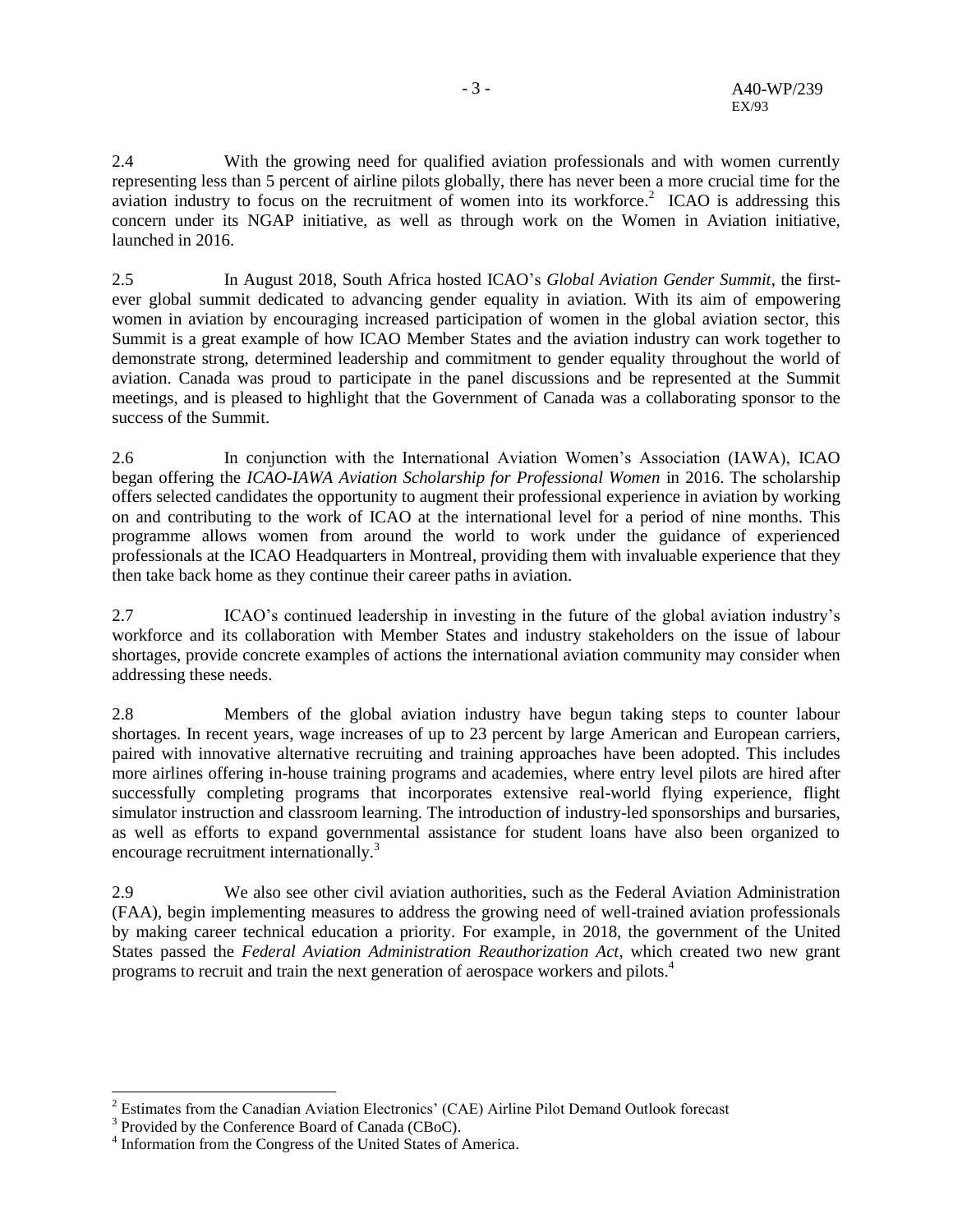#### A40-WP/239 EX/93

### **3. CANADA & THE SHORTAGE OF AVIATION PROFESSIONALS**

3.1 The aviation sector is key to the economic fabric of Canada, contributing over \$35 billion in Gross Domestic Product and employing close to 140,000 people. The effects of this emerging labour shortage within the trades that are essential to keeping aircraft flying and operational, such as aircraft maintenance engineers, flight instructors, and air traffic controllers, are already translating into reduced capacity, and a decrease in service and competition in Canada. Latest estimates from industry partners and government research indicate that Canadian aviation may need as many as 55,000 new workers, including 7,300 pilots and 5,300 aircraft maintenance engineers by  $2025$ <sup>5</sup>. With respect to pilots, engineers, and flight instructors, estimates predict that by 2030 Canada will face shortages of approximately 550 personnel (4.5 percent of demand).<sup>6</sup>

3.2 Regional carriers, traditionally seen as stepping stones for many new pilots leading to careers with larger airlines, are now experiencing the effects of these shortages as national carriers are targeting their pilots for hiring. These smaller carriers are currently experiencing unprecedented refusals of job offers from new pilots, as their mid-tier pilots are departing at an alarming rate to join larger airlines. As the pilot shortage continues to increase in the coming years, it is expected that these larger airlines will continue seek to hire captains from the smaller carriers in order to raise their experience levels, further intensifying the problem for regional operators.

3.1 Staff shortages have forced remote carriers to ground flights and, in recent years, many have dropped their experience requirements in order to maintain a functioning number of pilots. This trend represents a critical challenge for Canada's northern and remote communities, which count on pilots and airlines to deliver essential services and supplies, including food and healthcare. While some of Canada's major carriers, such as Air Canada, may be starting to increase salaries and incentives, these regional airlines must now consider wage increases in order to offset the costly training and experience requirements to attract new pilots.<sup>7</sup>

3.2 Canada has taken steps to address this trend, such as working with industry representatives and other stakeholders to establish a better understanding of their needs and perspectives. Canada is also actively monitoring and engaging in domestic and international events designed to promote the recruitment of professionals in the aviation industry, equality among genders, and the inclusion of underrepresented groups, while maintaining an open dialogue between key players in Canada.

3.3 In an effort to expand the discussion of labour issues in aviation and seek viable solutions, Canada organized events such as the Aviation Labour Shortage Forum in October 2018, which hosted representatives from academia, the aviation industry, government departments, and various other stakeholders. One of the core themes of the Summit was to encourage participation of underrepresented groups in the Canadian aviation industry, specifically indigenous peoples and women. Key takeaways included the need for the aviation industry to consider new approaches to attract and retain new generations of employees. These include more flexible work arrangements, innovative approaches to training, and increasing efforts at exposing future generations to the possible careers available in aviation.

 $\overline{\phantom{a}}$ 

 $<sup>5</sup>$  Estimates provided by the Canadian Council for Aviation and Aerospace (CCAA).</sup>

<sup>6</sup> Estimates provided by CBoC.

<sup>&</sup>lt;sup>7</sup> Provided by CBoC.